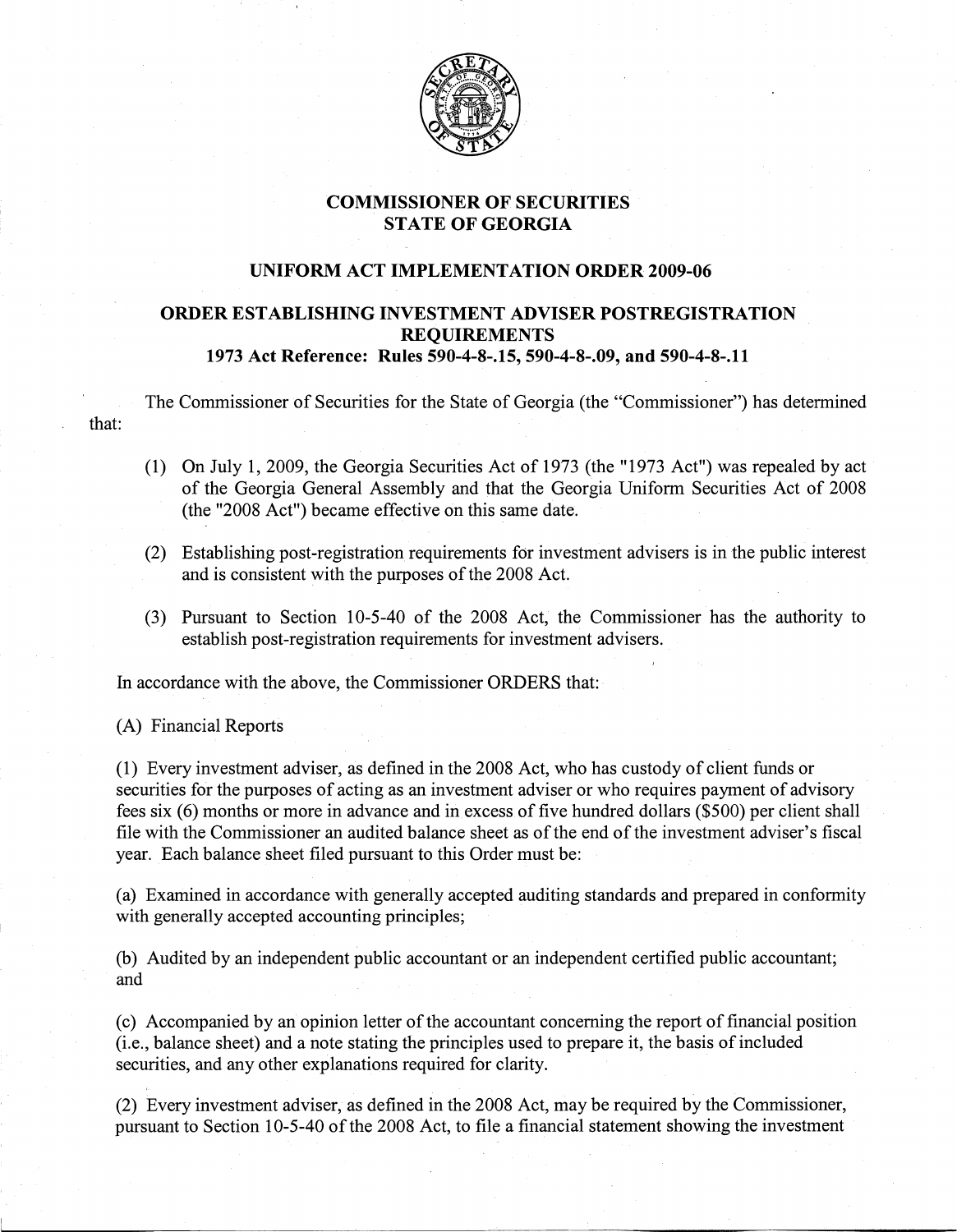adviser's financial condition as of the most recent practicable date. Except as provided in Paragraph (1) of this Subsection, these financial statements need not be audited.

(3) Financial statements required by this Order shall be filed with the Commissioner as soon as possible, but no later than one hundred twenty (120) days after the end of the investment adviser's fiscal year.

(4) Financial statements required by this Order may be filed electronically provided the Commissioner has adopted a policy regarding such electronic filing system.

(B) Recordkeeping

(1) Every investment adviser, as defined in the 2008 Act, shall make and keep true, accurate, and current the following.books, ledgers, and records relating to its investment advisory business:

(a) Those books and records required to be maintained and preserved in compliance with Rule 204-2 of the Investment Advisers Act of 1940 notwithstanding the fact that the investment adviser is not registered nor required to be registered under the Investment Advisers Act of 1940.

(b) All trial balances, financial statements prepared in accordance with generally accepted accounting principles, and internal audit working papers relating to the investment adviser's business as an investment adviser.

(c) A list, or other record, of all accounts with respect to the funds, securities, ortransactions of any client.

(d) A copy, in writing, of each agreement entered into by the investment adviser with any client.

(e) A file containing a copy of each record required by Rule  $204-2(a)(11)$  of the Investment Advisers Act of 1940 including any communication by electronic media that the investment adviser circulates or distributes, directly or indirectly, to ten (10) or more persons (other than persons connected with the investment adviser).

(f) A copy of each written statement and each amendment or revision given or sent to any client or prospective client of the investment adviser in accordance with the 2008 Act and a record of the dates that each written statement and each amendment or revision was given or offered to be given to any client or prospective client who subsequently becomes a client.

 $(g)$  For each client that was obtained by the investment adviser by means of a solicitor to whom a cash fee was paid by the investment adviser, records required by Rule 206(4)-3 of the Investment Advisers Act of 1940, notwithstanding the fact that the investment adviser is not registered nor required to be registered under the Investment Advisers Act of 1940.

(h) All records required by Rule  $204-2(a)(16)$  of the Investment Advisers Act of 1940 including, but not limited to, electronic media that the investment adviser circulates or distributes, directly or indirectly, to two (2) or more persons (other than persons connected with the investment adviser).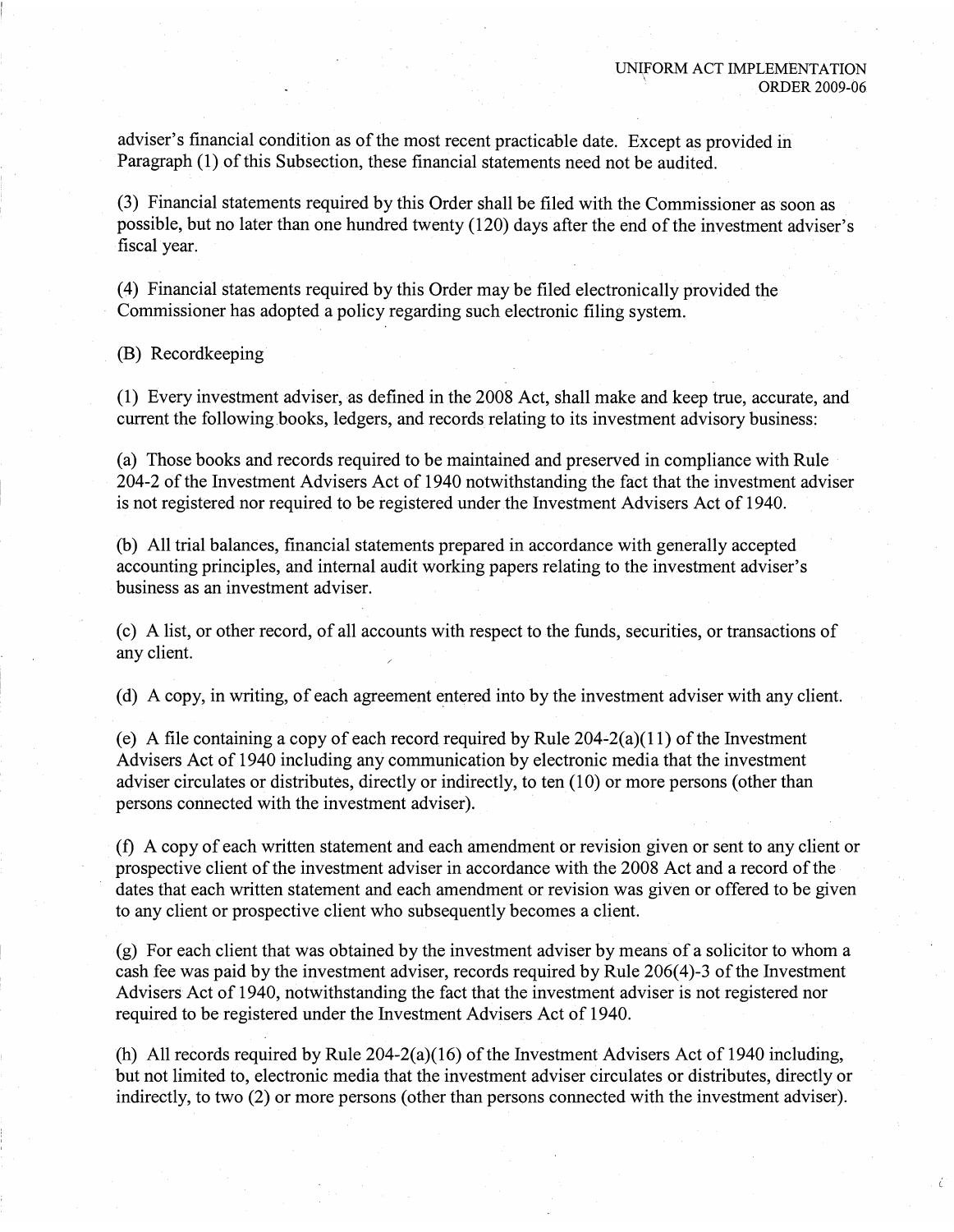(i) A file containing a copy of all written communications received or sent regarding any litigation involving the investment adviser or any investment adviser representative or employee, or regarding any written customer or client complaint.

G) Written information about each investment advisory client that is the basis; for making any recommendation or providing any investment advice to such client.

 $(k)$  Written procedures for supervising the activities of employees and investment adviser representatives that are reasonably designed to achieve compliance with applicable securities laws and regulations.

(1) A file containing a copy of each document (other than any notices of general dissemination) that was filed with, or received from, any state or federal agency or self-regulatory organization that pertains to the registrant or its investment adviser representatives. The file should contain, but is not limited to, all applications, amendments, renewal filings, and correspondence.

(m) For investment advisers that have custody of client funds or securities, all records and evidence of compliance required by Rule 206(4)-2 of the Investment Advisers Act of 1940.

(2) Every investment adviser subject to Paragraph  $(1)$  of this Subsection shall preserve the following records in the manner prescribed:

(a) Except as provided by Paragraphs  $(2)(b)$  and  $2(c)$  of this Subsection, all books and records required to be made under the provisions of this Order shall be maintained and preserved in an easily accessible place for a period of not less than five (5) years from the end of the fiscal year during which the last entry was made on such record, of which the first two (2) years shall be in the principal office of the investment adviser.

(b) Except as provided in Paragraph  $(2)(c)(ii)$  of this Subsection, books and records required to be made under the provisions of Paragraphs  $(1)(e)$  and  $(1)(h)$  of this Subsection shall be maintained and preserved in an easily accessible place for a period of not less than five (5) years from the end of the fiscal year during which the investment adviser last published, or otherwise disseminated, directly or indirectly, the notice, circular, advertisement, newspaper article, investment letter, bulletin, or other communication.

(c) Notwithstanding other record preservation requirements of this Order, the following records or copies are required to be maintained at the business location of the investment adviser from which the customer or client is being provided, or has been provided, investment advisory services:

(i) Records required to be preserved under Paragraphs (a)(3), (a)(7)-(10), (a)(14)-(15), (b) and (c) inclusive, of S.E.C. Rule 204-2 of the Investment Advisers Act of 1940 and Paragraphs  $(1)(i)-(k)$ of this Subsection.

(ii) The records or copies required under the provisions of Paragraphs  $(1)(e)$ ,  $(1)(h)$ , and  $(1)(l)$  of this Subsection that identify the name of the investment adviser representative providing investment advice from that business location or that identify the business location's physical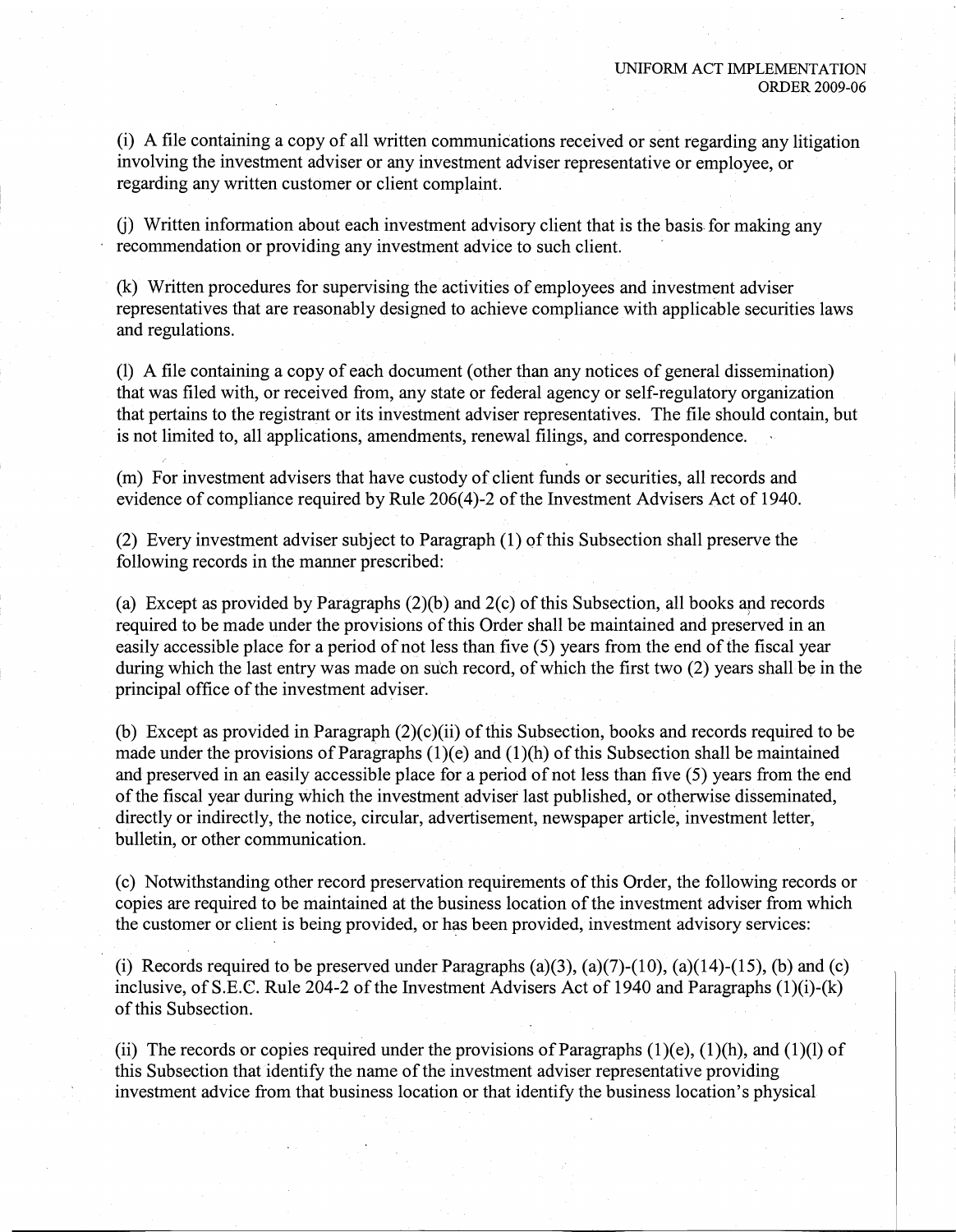address, mailing address, electronic mailing address, or telephone number. These records shall be maintained for the period described in Paragraph  $(2)(b)$  of this Subsection.

(d) Partnership articles and any amendments thereto, articles of incorporation, charters, minute books, and stock certificate books of the investment adviser, and of any predecessor, shall be maintained in the principal office of the investment adviser and preserved until at least three (3) years after termination of the enterprise.

(e) An investment adviser subject to Paragraph (1) of this Subsection, before ceasing to conduct or discontinuing business as an investment adviser, shall arrange and be responsible for, the preservation of the books and records required to be maintained and preserved under this Order for the remainder of the period specified in this Order and shall notify the Commissioner in writing of the exact address where the books and records will be maintained during this period.

(3) To the extent that the U.S. Securities and Exchange Commission promulgates changes to the above-referenced rules of the Investment Advisers Act of 1940, investment advisers in compliance with those rules, as amended, shall not be subject to enforcement action by the Commissioner for violating this Order to the extent that the violation results solely from the investment adviser's compliance with the amended rule.

(4) Every investment adviser that maintains its principal place of business in a state other than Georgia shall be exempt from the requirements of this Order provided that the investment adviser is licensed in the state and is in compliance with that state's record keeping requirements.

(C) Investment Adviser Brochure

(1) An investment adviser, as defined in the 2008 Act, shall furnish each advisory client and prospective advisory client with a written disclosure statement that may be either a copy of Part 2 of its FormADV or a written document containing at least the information required by Part 2 of FormADV.

(2) An investment adviser, except as provided in Paragraphs  $(2)(b)$  or  $(2)(c)$  of this Subsection, shall deliver the statement required by this Order to an advisory client or prospective advisory client:

(a) not less than forty-eight (48) hours prior to entering into any written or oral investment advisory contract with a client or prospective client or at the time of entering into any contract if the advisory client has a right to terminate the contract without penalty within five  $(5)$  business days after entering into the contract.

(b) Delivery of the statement required by Paragraph (2)(a) of this Subsection need not be made in connection with entering into:

(i) an investment company contract, or

(ii) a contract for impersonal advisory services.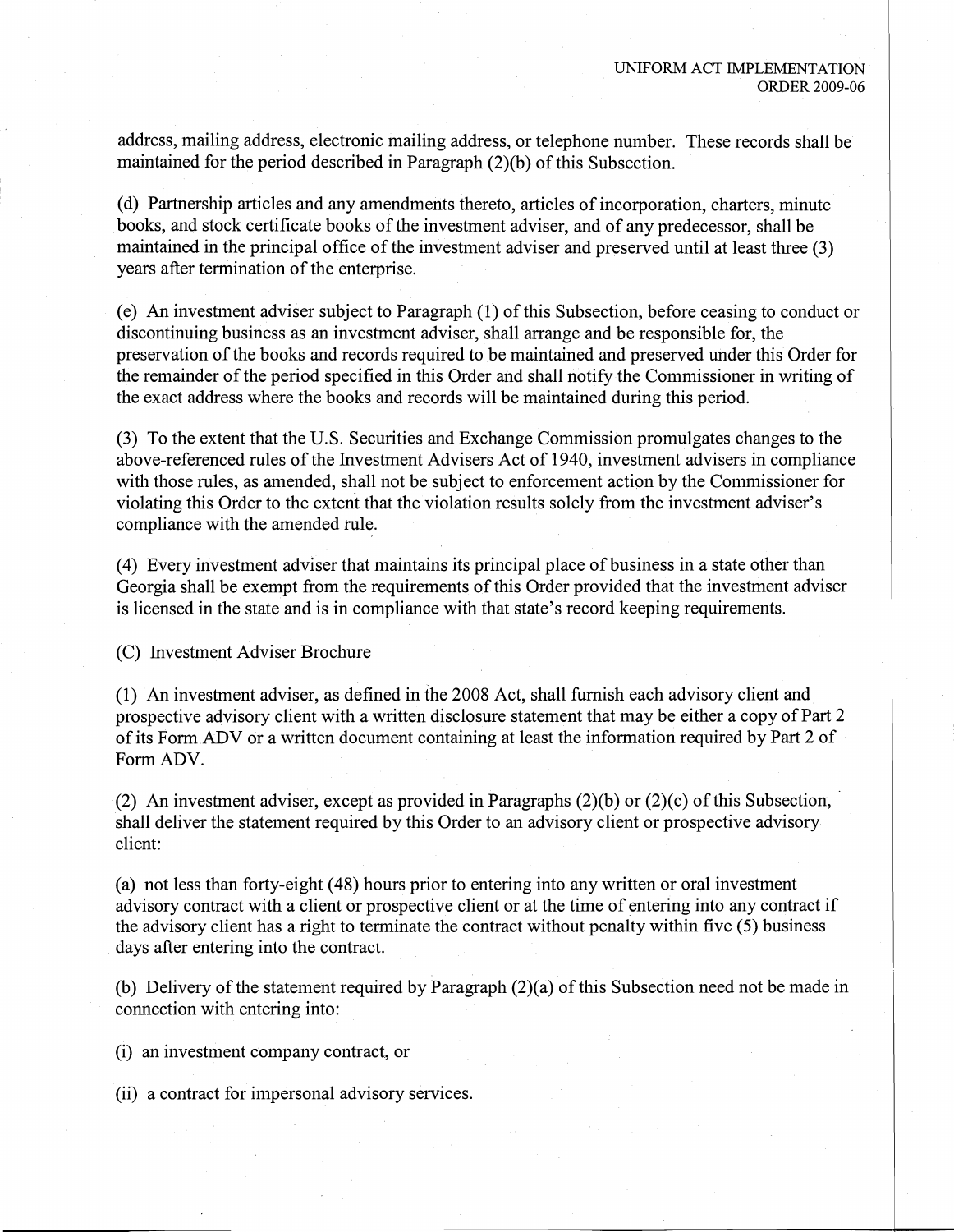(c) Notwithstanding the provisions of Paragraph  $(2)(a)$  of this Subsection, an investment adviser shall not be required to grant an advisory client or prospective advisory client five (5) days to terminate a contract for the purchase or sale of securities, provided that:

 $(i)$  the investment adviser is also registered as a broker-dealer pursuant to Article 4 of the 2008  $\det$ ;

(ii) the contract relates to the purchase or sale of a security;

(iii) advisory services are only provided incidentally to the investment adviser's business as a broker-dealer and no special compensation is received for the advisory services; and

(iv) disclosure is provided to the client or prospective client at or before the time the client makes a purchase or sale of a security.

(3) An investment adviser, except as provided in Paragraph  $(3)(a)$  of this Subsection, shall, annually, and without charge, deliver or offer in writing to deliver upon request, the statement required by this Subsection to each of its advisory clients.

(a) The delivery or offer to deliver an annual statement need not be made to advisory clients receiving advisory services solely pursuant to:

 $(i)$  an investment company contract, or

(ii) a contract for impersonal advisory services requiring a payment of less than two hundred dollars (\$200.00).

(b) With respect to an advisory client entering into a contract or receiving advisory services pursuant to a contract for impersonal advisory services that requires a payment of two hundred dollars  $(\$200.00)$  or more, an offer of the type specified in Paragraph  $(3)$  of this Subsection shall also be made at the time of entering into an advisory contract.

(c) Ally statement requested in writing by an advisory client pursuant to an offer required by this Subsection must be mailed or delivered within seven (7) days of the receipt of the request.

(4) If an investment adviser renders substantially different types of investment advisory services to different advisory clients, any information required by Part 2 of Form ADV may be omitted from the statement furnished to an advisory client or prospective advisory client if the information is applicable only to a type of investment advisory service or fee that is not rendered or charged, or proposed to be rendered or charged, to that client or prospective client.

(5) Nothing in this Order shall relieve any investment adviser of any obligation pursuant to any provision of the 2008 Act, the rules or orders promulgated thereunder, or any other federal or state law to disclose any information to its advisory clients or prospective advisory clients not specifically required by this Order.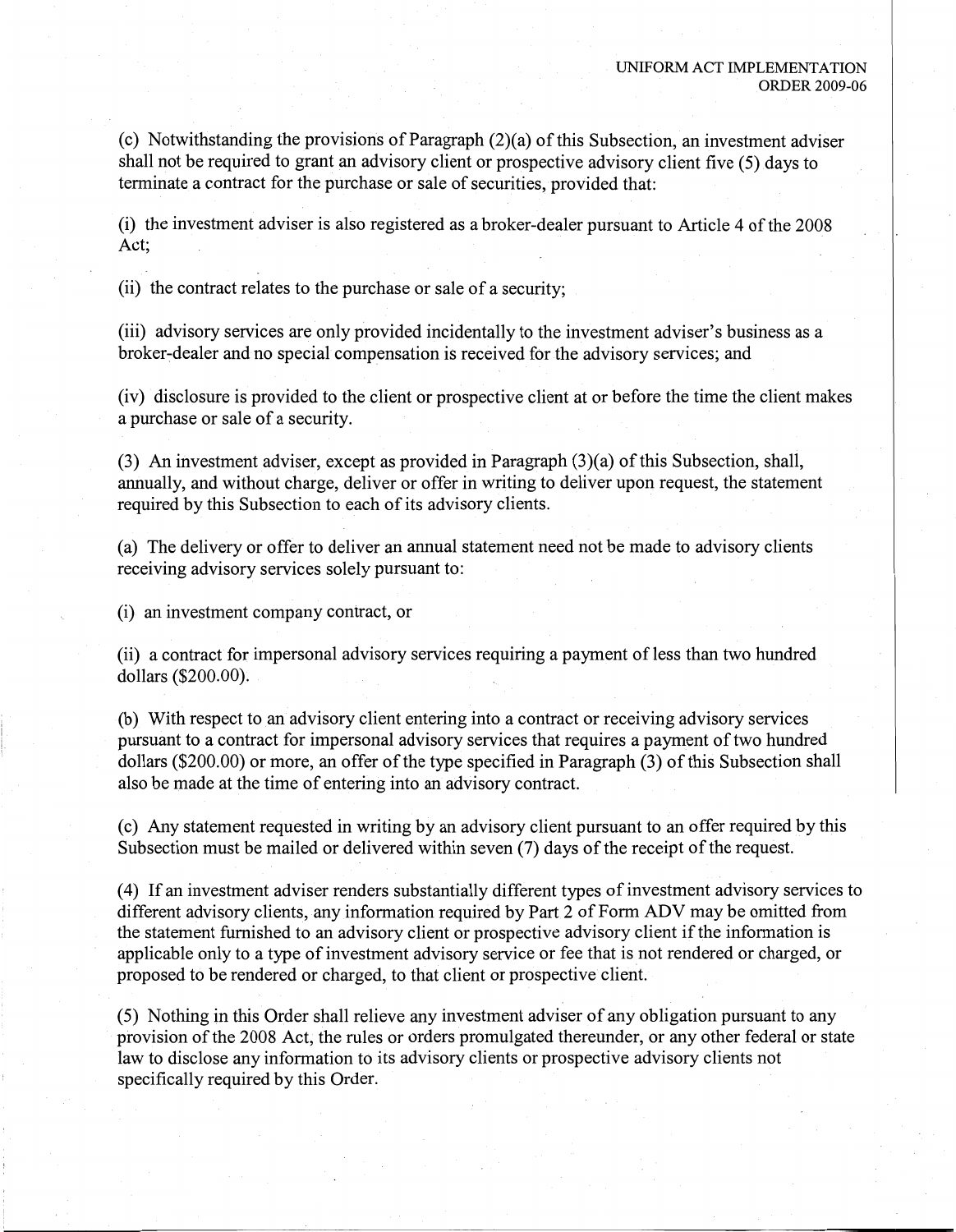(6) Except as provided by Paragraph  $(6)(a)$  of this Subsection, an investment adviser, registered or required to be registered pursuant to Article 4 of the 2008 Act, that is a sponsor of a wrap fee program, shall, in lieu of the written disclosure statement required by Paragraph (1) of this Subsection, and in accordance with the other provisions of this Order, furnish each client and prospective client of the wrap fee program with a written disclosure statement containing at least the information required by Schedule H of Form ADV. Any additional information included in the disclosure statement should be limited to information applicable to wrap fee programs that the investment adviser sponsors.

(a) An investment adviser need not furnish the written disclosure statement required by Paragraph (6) of this Subsection to clients and prospective clients of a wrap fee program if another sponsor of the wrap fee program provides the written disclosure statement to all such clients and prospective clients.

(b) If an investment adviser is required by Paragraph (6) of this Subsection to furnish disclosure statements to clients or prospective clients of more than one wrap fee program, the investment adviser may omit from the disclosure statement furnished to clients and prospective clients of a wrap fee program or programs any information required by Schedule H of Form ADV that is not applicable to clients or prospective clients of that wrap fee program or programs.

(c) An investment adviser that is required by Paragraph (6) of this Subsection to furnish a disclosure statement to clients of a wrap fee program shall furnish the disclosure statement to each client of the wrap fee program (including clients that have previously been furnished the disclosure statement required under Paragraph (1) of this Subsection) no later than the effective date of this Rule.

(7) For purposes of this Order:

(a) "Contract for impersonal advisory services" means any contract relating solely to the provision of investment advisory services:

(i) by means ofwritten material or oral statements that do not purport to meet the objectives or needs of specific individuals or accounts;

(ii) through the issuance of statistical information containing no expression of opinion as to the investment merits of a particular security; or

(iii) by any combination of the services described in Paragraphs  $(7)(A)(i)$  and (ii) of this Subsection.

(b) "Entering into," in reference to an investment advisory contract, does not include an extension or renewal without material change of any such contract that is in effect immediately prior to such extension or renewal.

(c) "Investment company contract" means a contract with an investment company registered under the Investment Company Act of 1940 that meets the requirements of section  $15(c)$  of that Act.